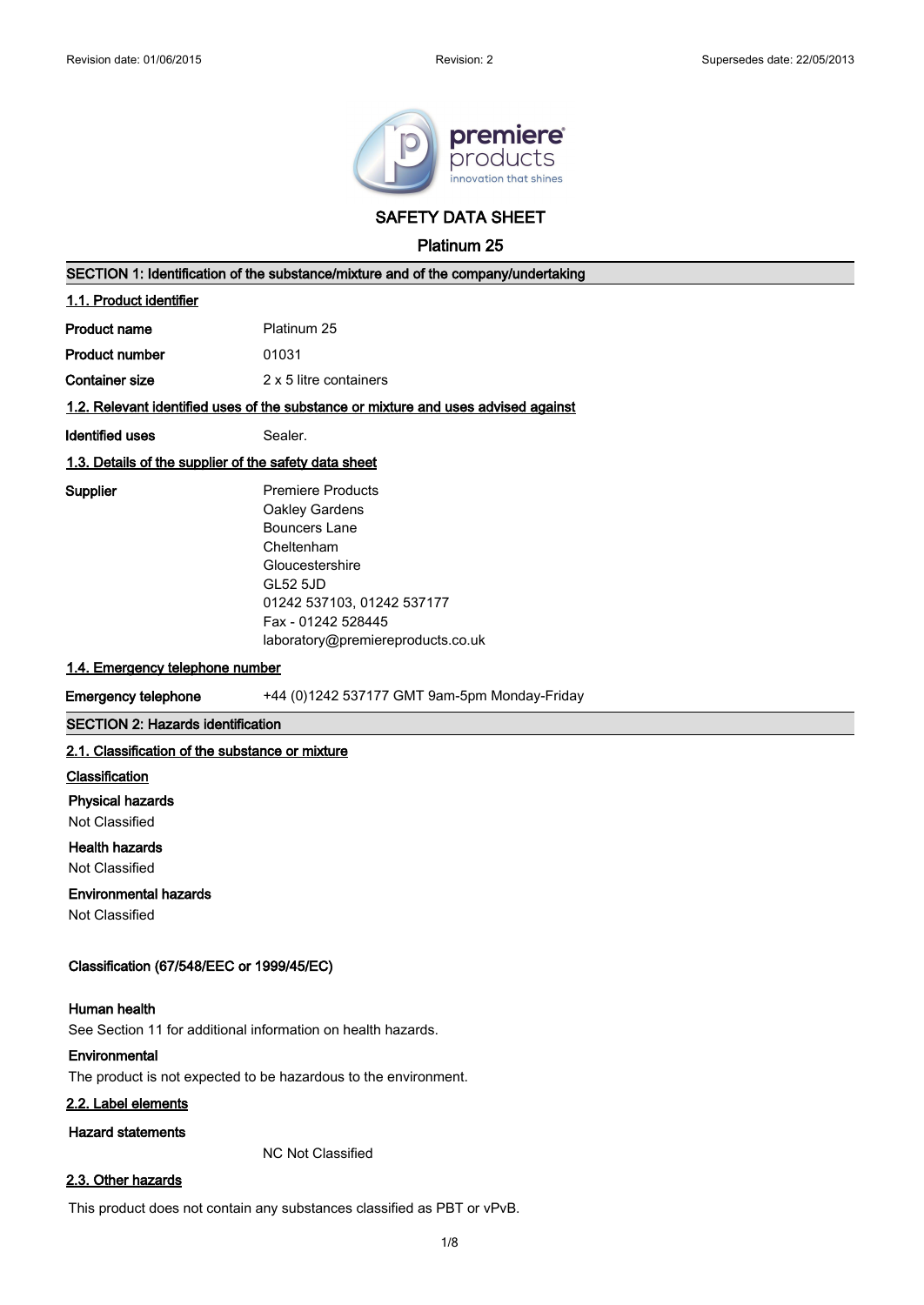### **SECTION 3: Composition/information on ingredients**

### **3.2. Mixtures**

# **2-(2-ethoxyethoxy)ethanol 1-5%**

**CAS number:** 111-90-0 **EC number:** 203-919-7

**Classification Classification (67/548/EEC or 1999/45/EC)**

Not Classified

The Full Text for all R-Phrases and Hazard Statements are Displayed in Section 16.

# **SECTION 4: First aid measures**

### **4.1. Description of first aid measures**

### **Inhalation**

Remove affected person from source of contamination. Move affected person to fresh air and keep warm and at rest in a position comfortable for breathing. Get medical attention if any discomfort continues. If throat irritation or coughing persists, proceed as follows. Get medical attention. Show this Safety Data Sheet to the medical personnel.

### **Ingestion**

Rinse mouth thoroughly with water. Give plenty of water to drink. Give milk instead of water if readily available. Keep affected person under observation. Do not induce vomiting. If vomiting occurs, the head should be kept low so that vomit does not enter the lungs. Get medical attention immediately. Show this Safety Data Sheet to the medical personnel. Get medical attention immediately.

### **Skin contact**

Remove contaminated clothing immediately and wash skin with soap and water. Get medical attention if irritation persists after washing.

### **Eye contact**

Remove any contact lenses and open eyelids wide apart. Continue to rinse for at least 15 minutes. Continue to rinse for at least 15 minutes and get medical attention.

### **4.2. Most important symptoms and effects, both acute and delayed**

# **Inhalation**

No specific symptoms known.

### **Ingestion**

May cause stomach pain or vomiting.

### **Skin contact**

The product is considered to be a low hazard under normal conditions of use.

### **Eye contact**

The product is considered to be a low hazard under normal conditions of use.

# **4.3. Indication of any immediate medical attention and special treatment needed**

### **Notes for the doctor**

Treat symptomatically.

### **SECTION 5: Firefighting measures**

### **5.1. Extinguishing media**

### **Suitable extinguishing media**

Extinguish with foam, carbon dioxide, dry powder or water fog.

### **5.2. Special hazards arising from the substance or mixture**

### **Specific hazards**

No unusual fire or explosion hazards noted.

### **Hazardous combustion products**

Does not decompose when used and stored as recommended.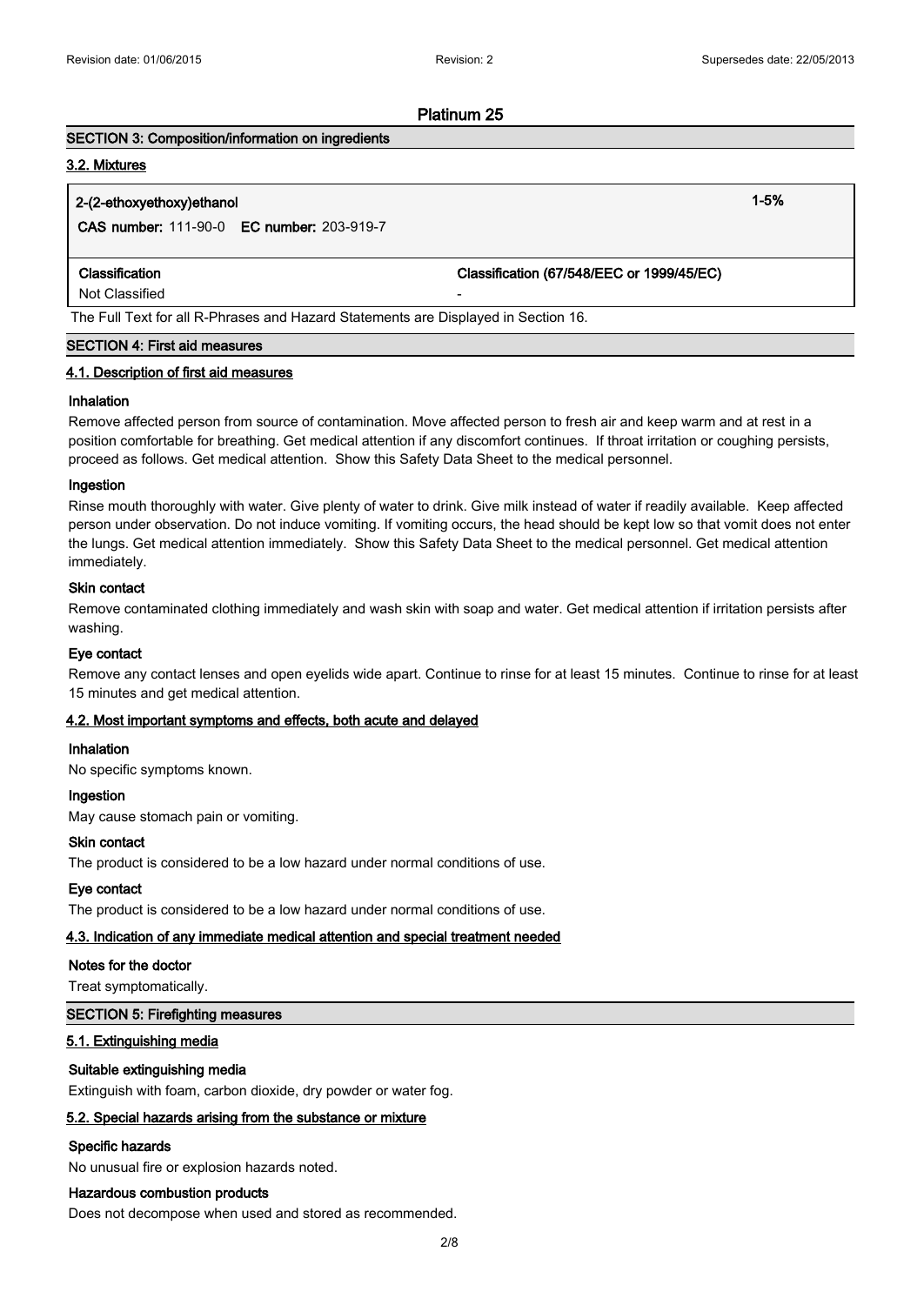# **5.3. Advice for firefighters**

# **Protective actions during firefighting**

Control run-off water by containing and keeping it out of sewers and watercourses.

### **Special protective equipment for firefighters**

Use air-supplied respirator, gloves and protective goggles. Use special protective clothing.

# **SECTION 6: Accidental release measures**

### **6.1. Personal precautions, protective equipment and emergency procedures**

### **Personal precautions**

Ensure procedures and training for emergency decontamination and disposal are in place.

### **6.2. Environmental precautions**

### **Environmental precautions**

Do not discharge into drains or watercourses or onto the ground. Collect and dispose of spillage as indicated in Section 13.

### **6.3. Methods and material for containment and cleaning up**

### **Methods for cleaning up**

Absorb spillage with non-combustible, absorbent material. Place waste in labelled, sealed containers.

### **6.4. Reference to other sections**

### **Reference to other sections**

For waste disposal, see Section 13.

# **SECTION 7: Handling and storage**

### **7.1. Precautions for safe handling**

### **Usage precautions**

Read and follow manufacturer's recommendations.

# **7.2. Conditions for safe storage, including any incompatibilities**

### **Storage precautions**

Protect from freezing and direct sunlight. Store in tightly-closed, original container in a dry and cool place.

### **Storage class**

Chemical storage.

### **7.3. Specific end use(s)**

### **Specific end use(s)**

The identified uses for this product are detailed in Section 1.2.

# **SECTION 8: Exposure Controls/personal protection**

### **8.1. Control parameters**

### **Occupational exposure limits**

## **2-(2-ethoxyethoxy)ethanol**

Long-term exposure limit (8-hour TWA): WEL 5 ppm

WEL = Workplace Exposure Limit

# **Ingredient comments** WEL = Workplace Exposure Limits

# **8.2. Exposure controls**

# **Protective equipment**





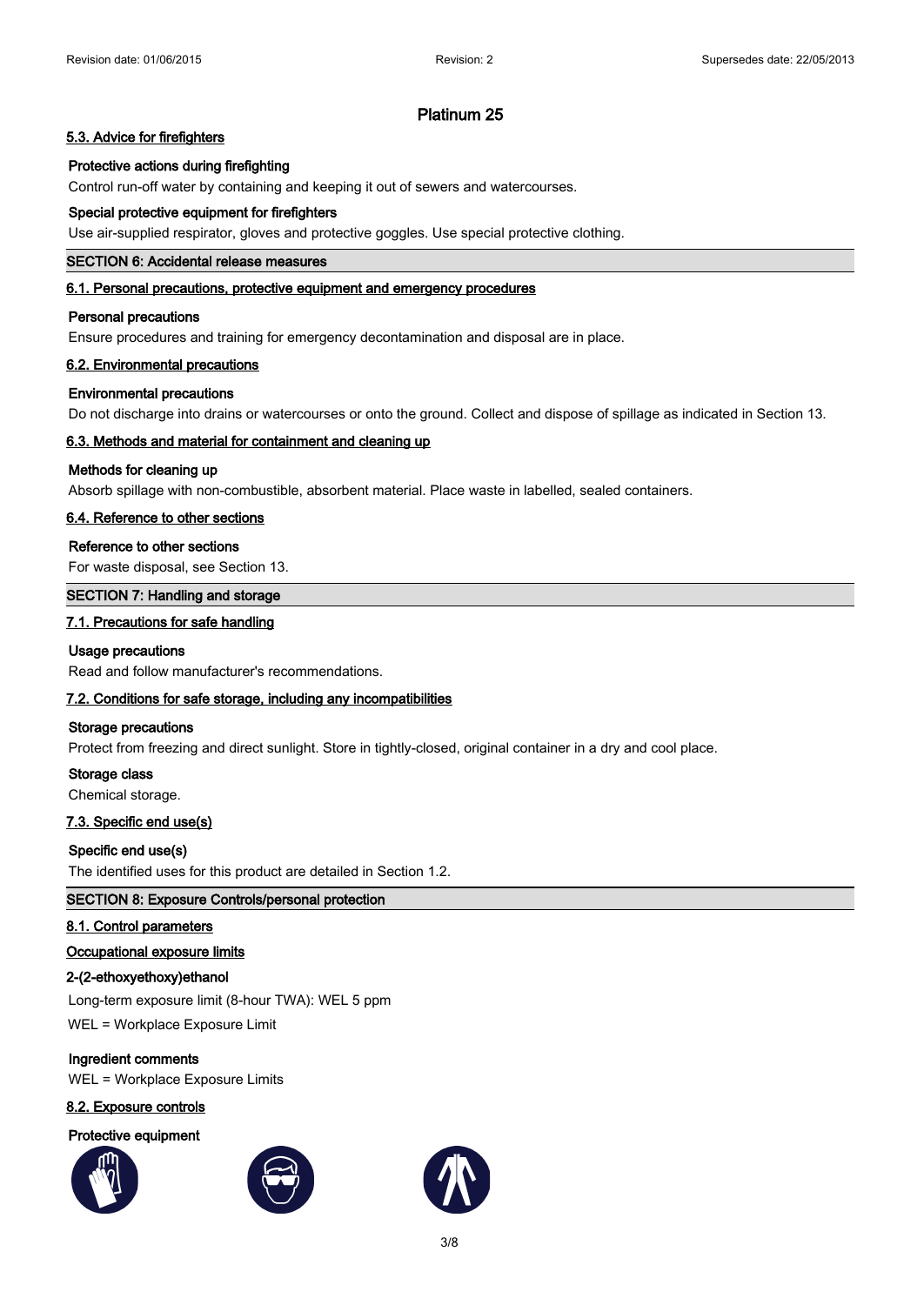# **Eye/face protection**

### Wear eye protection.

**Hand protection**

Wear protective gloves. It is recommended that chemical-resistant, impervious gloves are worn.

### **Other skin and body protection**

Wear suitable protective clothing as protection against splashing or contamination.

### **Hygiene measures**

When using do not eat, drink or smoke.

### **Respiratory protection**

Respiratory protection not required.

### **Environmental exposure controls**

Keep container tightly sealed when not in use.

### **SECTION 9: Physical and Chemical Properties**

### **9.1. Information on basic physical and chemical properties**

#### **Appearance**

Translucent. Emulsion.

# **Colour**

White/off-white.

# **Odour**

Mild. Ammonia.

# **Odour threshold**

Not available.

# **pH**

pH (concentrated solution): 8.0 - 9.0

# **Melting point**

Not available.

# **Initial boiling point and range**

Not available.

# **Flash point** Not available.

**Evaporation rate**

### Not available.

**Evaporation factor** Not available.

# **Upper/lower flammability or explosive limits**

Not available.

# **Other flammability** Not available.

**Vapour pressure** Not available.

# **Vapour density** Not available.

**Relative density** Not available.

# **Bulk density** 1.000 - 1.500

**Solubility(ies)**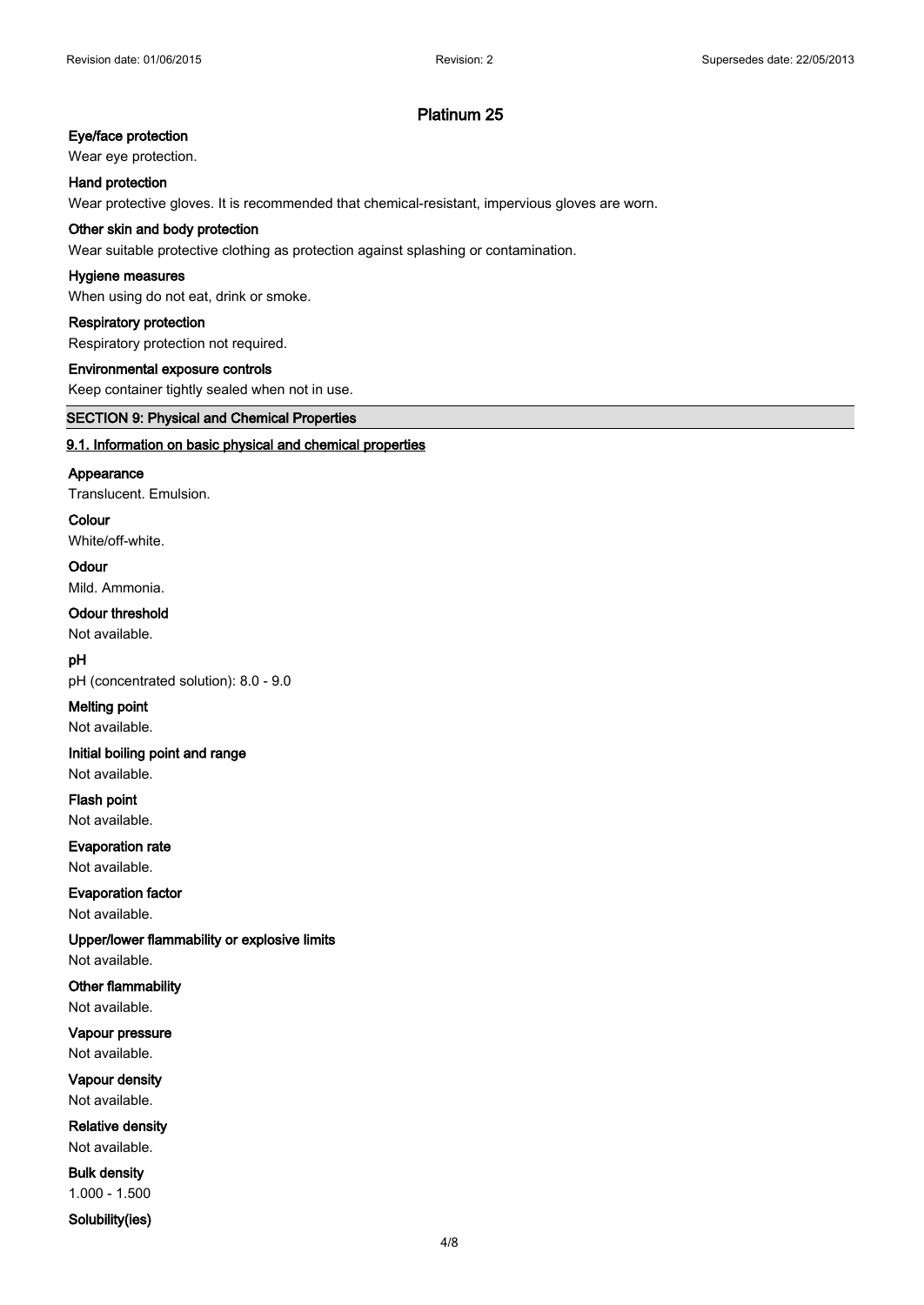### Soluble in water.

**Partition coefficient**

Not available.

# **Auto-ignition temperature**

Not available.

# **Decomposition Temperature**

Not available.

**Viscosity** <10 cP @ 20°C

**Explosive properties** Not available.

### **Explosive under the influence of a flame**

Not considered to be explosive.

### **Oxidising properties**

Not available.

### **Comments**

Information declared as "Not available" or "Not applicable" is not considered to be relevant to the implementation of the proper control measures.

# **9.2. Other information**

### **Other information**

Not known.

### **SECTION 10: Stability and reactivity**

### **10.1. Reactivity**

Reacts violently with strong acids.

### **10.2. Chemical stability**

### **Stability**

Stable at normal ambient temperatures and when used as recommended.

### **10.3. Possibility of hazardous reactions**

Under normal conditions of storage and use, no hazardous reactions will occur.

### **10.4. Conditions to avoid**

Avoid heat. Avoid freezing.

# **10.5. Incompatible materials**

### **Materials to avoid**

Strong acids.

### **10.6. Hazardous decomposition products**

Does not decompose when used and stored as recommended.

### **SECTION 11: Toxicological information**

### **11.1. Information on toxicological effects**

### **Acute toxicity - oral**

Not available.

### **Acute toxicity - dermal**

Not available.

### **Acute toxicity - inhalation**

Not available.

**Serious eye damage/irritation**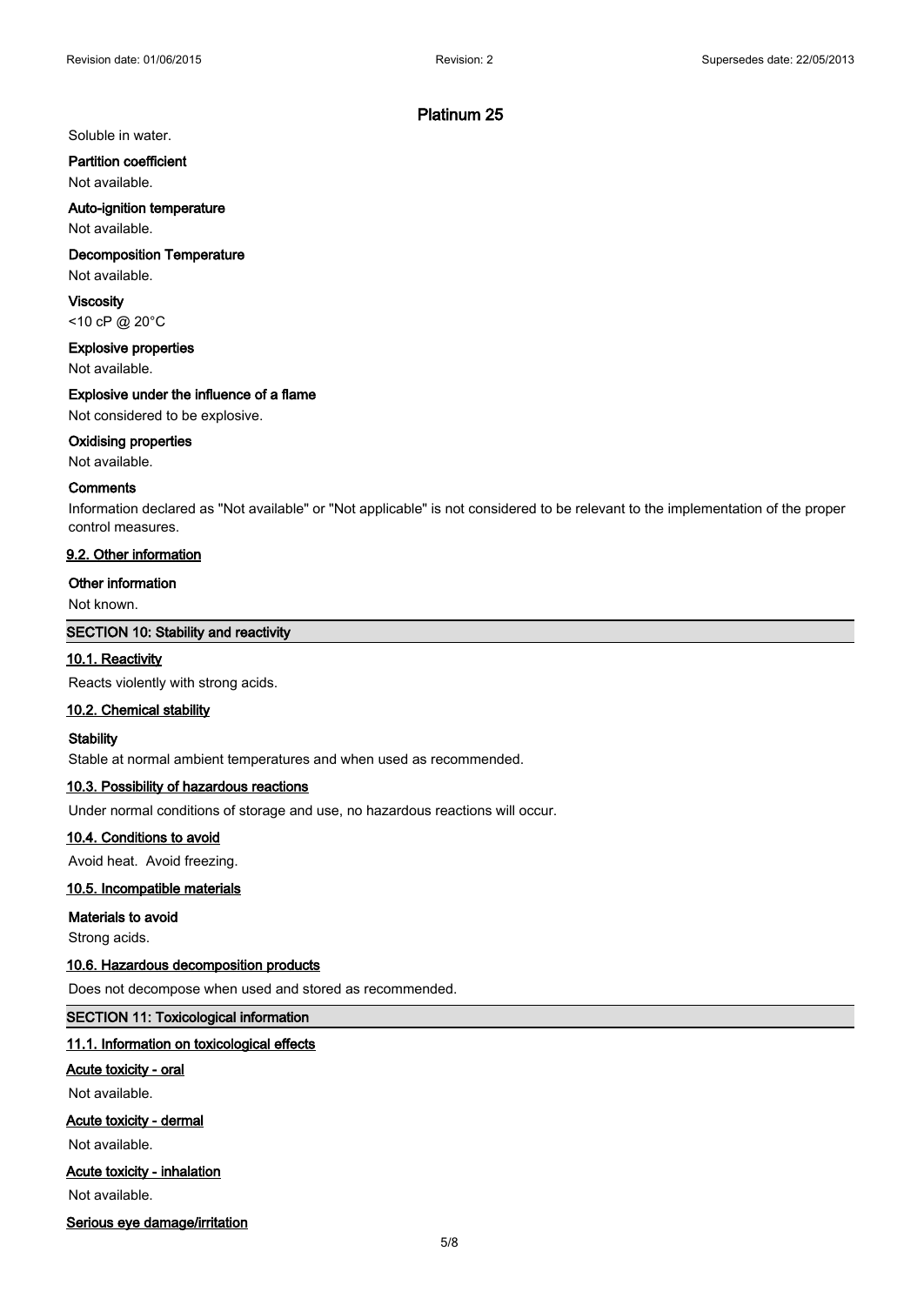Not available.

# **Respiratory sensitisation**

Not available.

**Skin sensitisation** Not available.

### **Germ cell mutagenicity**

**Genotoxicity - in vitro** Not available.

**Genotoxicity - in vivo** Not available.

**Carcinogenicity** Not available.

**Reproductive toxicity**

**Reproductive toxicity - fertility** Not available.

**Reproductive toxicity - development** Not available.

**Specific target organ toxicity - single exposure**

# **STOT - single exposure**

Not available.

# **Specific target organ toxicity - repeated exposure**

**STOT - repeated exposure** Not available.

**Aspiration hazard**

Not known.

# **Inhalation**

No specific health hazards known.

**Ingestion** May cause stomach pain or vomiting.

### **Skin contact**

The product is considered to be a low hazard under normal conditions of use.

# **Eye contact**

The product is considered to be a low hazard under normal conditions of use.

# **Acute and chronic health hazards**

No specific health hazards known.

**Target organs**

No specific target organs known.

### **SECTION 12: Ecological Information**

# **Ecotoxicity**

No information available.

### **12.1. Toxicity**

No data available.

### **12.2. Persistence and degradability**

# **Persistence and degradability**

No data available.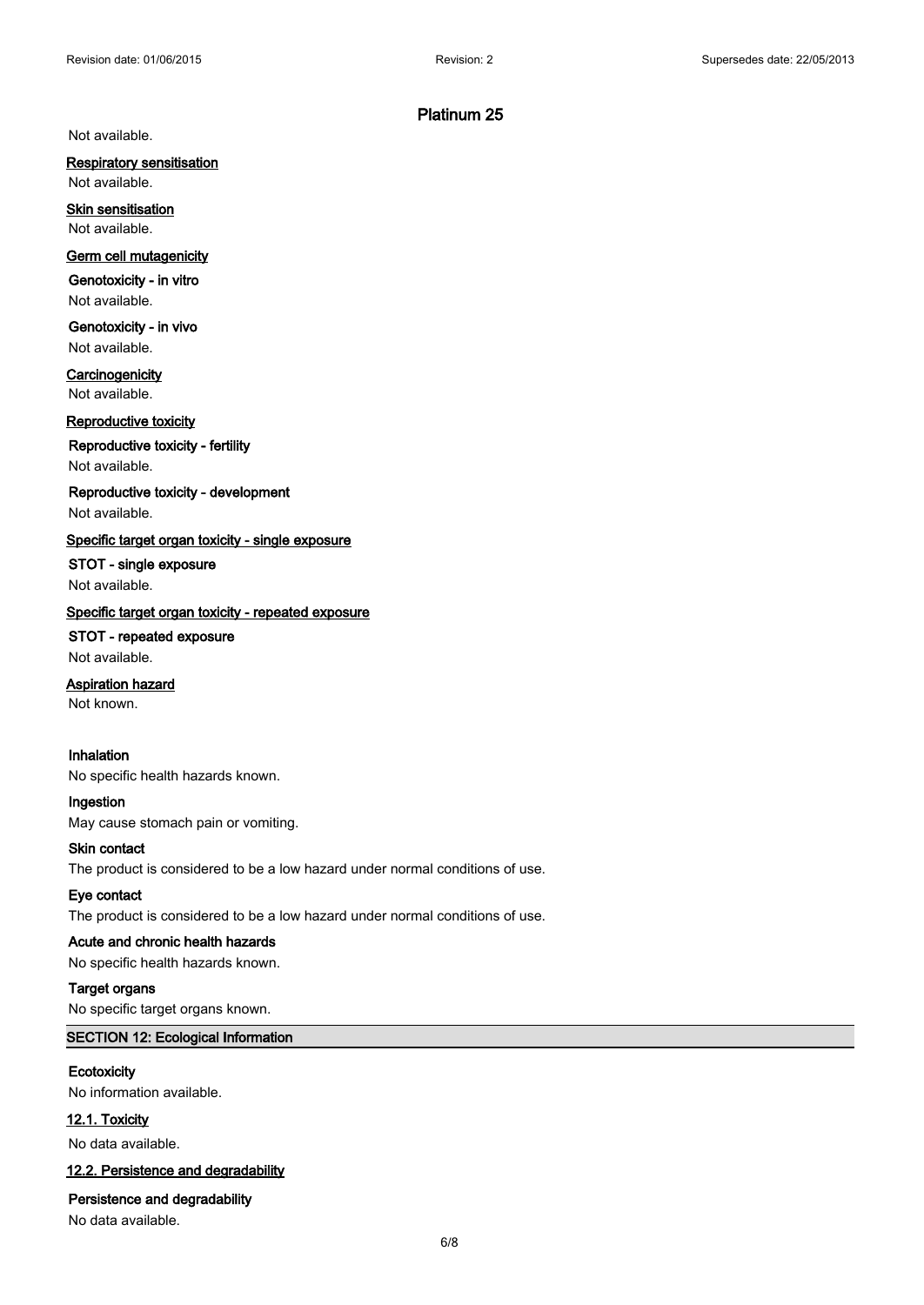### **12.3. Bioaccumulative potential**

No data available on bioaccumulation.

# **Partition coefficient**

Not available.

### **12.4. Mobility in soil**

### **Mobility**

The product is soluble in water.

### **12.5. Results of PBT and vPvB assessment**

This product does not contain any substances classified as PBT or vPvB.

### **12.6. Other adverse effects**

None known.

**SECTION 13: Disposal considerations**

# **13.1. Waste treatment methods**

### **General information**

Waste should be treated as controlled waste.

### **Disposal methods**

Dispose of waste to licensed waste disposal site in accordance with the requirements of the local Waste Disposal Authority.

# **SECTION 14: Transport information**

**General** The product is not covered by international regulations on the transport of dangerous goods (IMDG, IATA, ADR/RID).

### **14.1. UN number**

No information required.

### **14.2. UN proper shipping name**

No information required.

# **14.3. Transport hazard class(es)**

No information required.

### **14.4. Packing group**

No information required.

### **14.5. Environmental hazards**

### **Environmentally hazardous substance/marine pollutant**

No.

# **14.6. Special precautions for user**

No information required.

# **14.7. Transport in bulk according to Annex II of MARPOL73/78 and the IBC Code**

Not applicable.

## **SECTION 15: Regulatory information**

### **15.1. Safety, health and environmental regulations/legislation specific for the substance or mixture**

### **National regulations**

The Control of Substances Hazardous to Health Regulations 2002 (SI 2002 No. 2677) (as amended).

### **EU legislation**

Regulation (EC) No 1272/2008 of the European Parliament and of the Council of 16 December 2008 on classification, labelling and packaging of substances and mixtures (as amended).